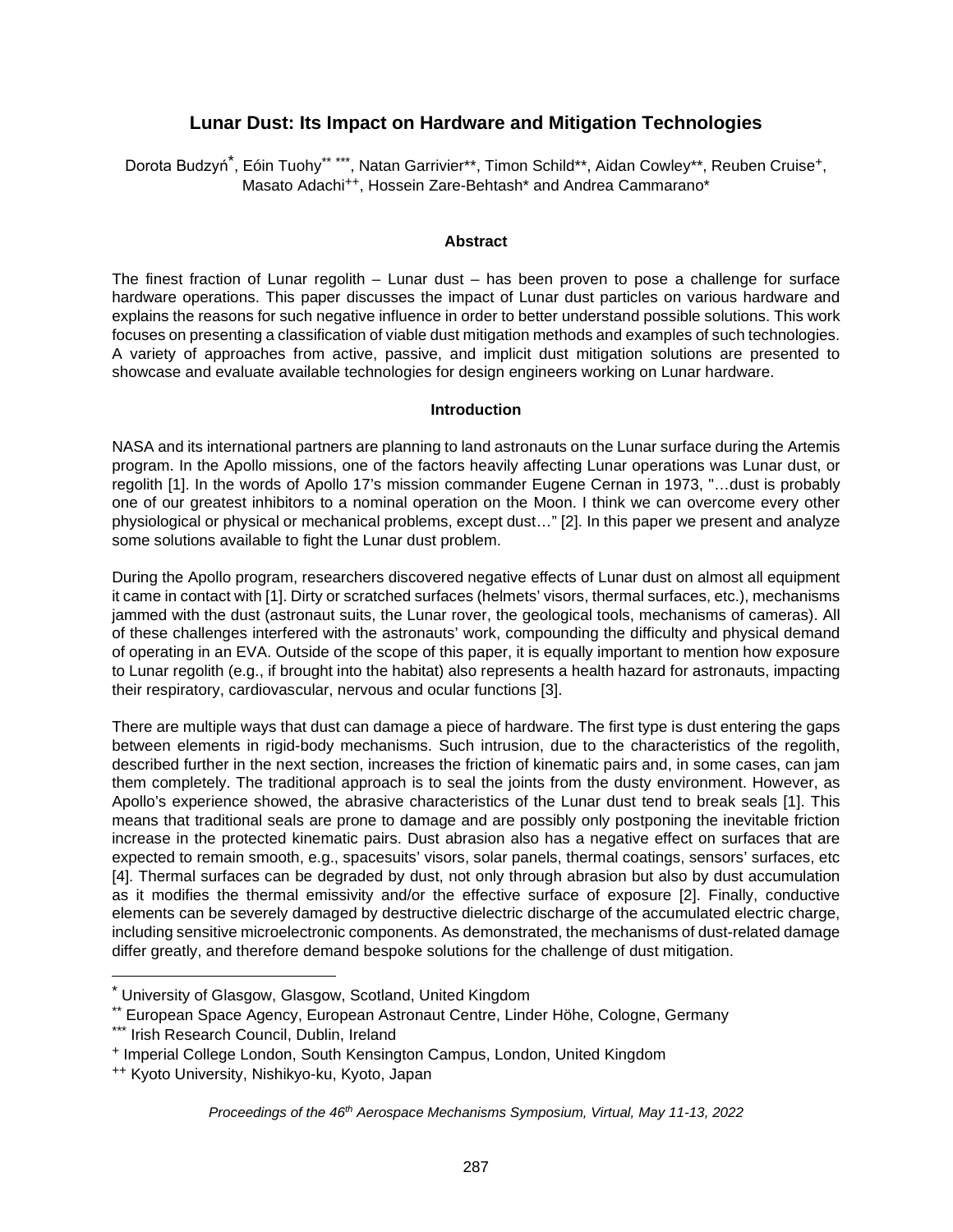## **The Lunar Environment and Dust Characteristics**

Lunar regolith is the layer of unconsolidated material covering almost the entire surface of the Moon. Even though it also includes larger pebbles, rocks and boulders, this work focuses on the hardware impact from subcentimeter fractions of the regolith. This grey sand-like material is composed of a heterogenous mix of rock fragments, minerals, glass, and glass bonded agregates called agglutinates [5]. The lunar soil is very fine and therefore sometimes referred to as "dust". Representative samples show a median particle size between 40 µm and 130 µm, and with particles smaller than 20 µm representing 10% to 20% of the weight [6]. In addition, some of the most abundant minerals such as arnorthite, bytownite, labradorite, fayalite or forsterite exhibit Mohs hardness values of 6 or above, making them harder than common engineering materials (e.g., aluminium alloys, titanium alloys, stainless steel). Furthermore, these minerals, together with glass, form grains with sharp and serrated edges due to their brittle nature, and are most present in the smallest size fractions [7], which explains the abrasive nature of the dust. Additionaly, due to constant solar wind plasma bombing, cosmic ray spallation, solar UV, and X-ray radiation, the dust is also electrostatically charged. Certain characteristics of the Lunar environment and regolith (discussed later in this section) lead to a large build-up and retention of charge. This build-up of charge causes particles to adhere easily to surfaces and may also cause the dust to float above the surface having easier access to mission hardware. This carries a significant risk to most hardware.

Further charging of Lunar regolith can also occur as a result of contact, which will be prevalent when it comes to Lunar surface hardware. This method of contact charging is referred to as triboelectric charging.

If two conducting materials are in contact, charge is transferred between them based on their work function difference. A metal's work function is the energy required to liberate an electron from its surface. The transfer of charge under contact serves to change the material's work functions and bring them into alignment, effectively equalizing the surface potentials of the two materials. Insulating materials do not have work functions, as they by definition do not have free electrons at their surface. It has been found however that insulators in contact with metals exhibit charge transfer proportional to the work function of the contacting metal [8,9]. This dependence on metal work function implies that an 'effective' work function can be assigned to an insulator, which can help determine the direction and magnitude of triboelectric charge transfer for that material. It is important to note however that the effective work function of an insulator is not the same as the work function of a metal. The effective work function simply describes the affinity of an insulator to transfer charge when contacted against metal and is likely determined by a number of factors from hydrophobicity to surface state defects.

When a particle is charged triboelectrically against a conducting surface, it has been shown that the resultant surface charge density is inversely proportional to the particle's size [10]. This relationship means that smaller dust particles in the Lunar regolith will charge to a very high charge-to-mass ratio (specific charge). The larger specific charge of dust particles compounds the dust adhesion problem for Lunar exploration, making it more difficult to prevent adhesion and/or remove adhered particles.

There are two primary mechanisms for the discharge of materials; these are the conduction of surface charge and electrical breakdown of the surrounding medium. Strong electric fields created by charge buildup can lead to electrical breakdown and thus discharging of the charged surface. The breakdown limit in the air is further decreased when humidity is higher [11]. As the Lunar environment is a high vacuum, an electrical breakdown is unlikely to occur. This means that much greater charges can be reached in the Lunar environment relative to in an atmosphere such as the Earth's.

Metals will quickly discharge when contacting a grounded surface. Insulators, however, will not tend to lose charge under the same circumstances, and may even gain extra charge depending on the material. Both metals and insulators can passively lose charge over time to the air surrounding them. Since the lunar environment is lacking suitable atmosphere this mechanism of discharge will not occur. This means that dusty regolith which gains charge, be it through environmental effects or physical interaction, will retain that charge over very large timeframes. Therefore, the only way to remove unwanted charges would be to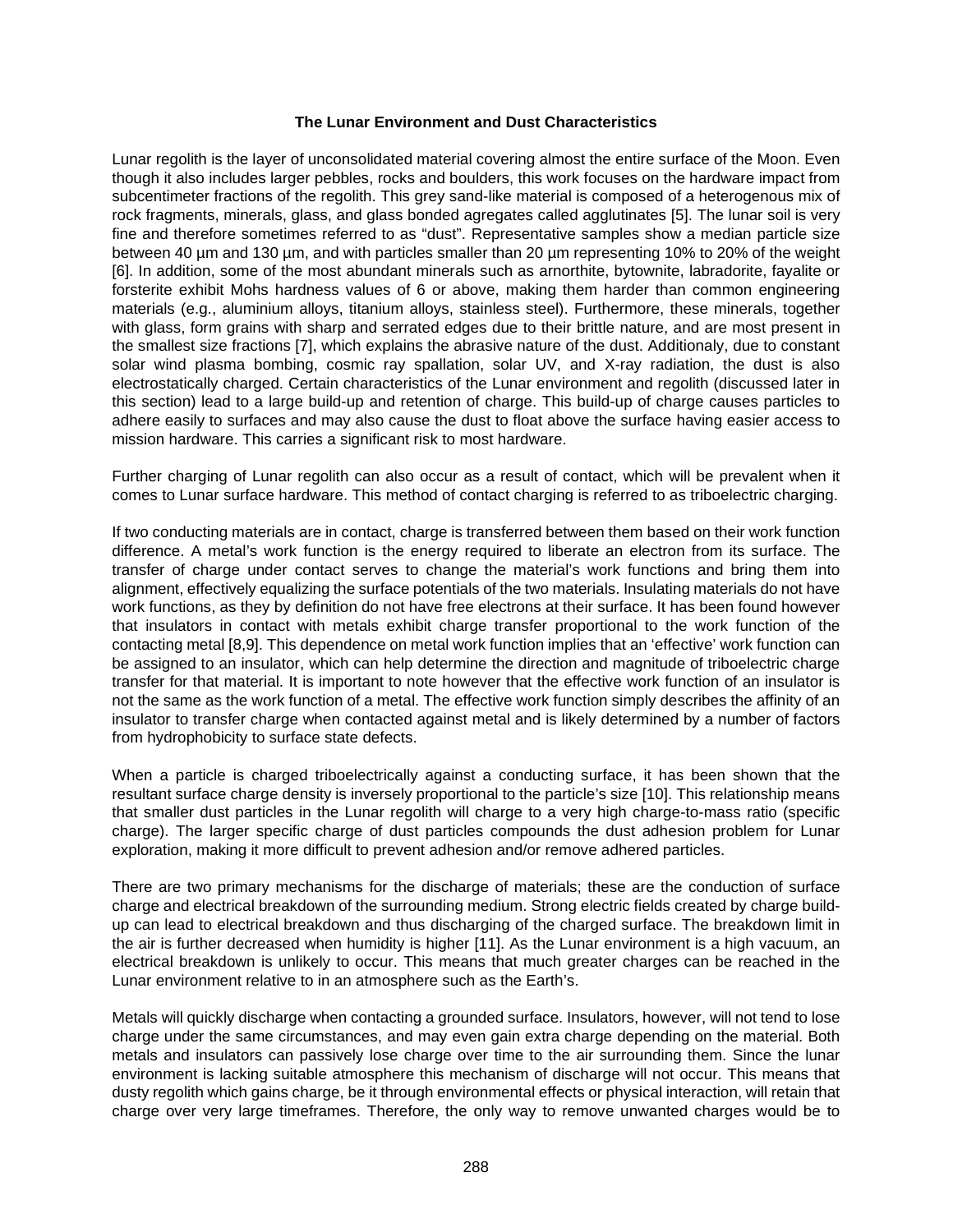triboelectrically charge the dust on a material with a similar work function or to introduce it to an atmosphere (i.e., inside of the Lunar module) and use a method such as an ionizing gun.

## **Classification of Dust Mitigation Methods**

To date, there is no single available dust mitigation technique that shows 100% efficacy on all grain sizes and for all possible hardware applications. We agree with the literature suggesting that the Lunar dust problems need to be addressed using multiple dust mitigation solutions combined in a layered engineering defense strategy [12]. In this section, a classification of available dust mitigation technologies is presented.



*Figure 1. Dust mitigation technologies classification* 

There are three main approaches to dust protection: active, passive, and implicit – see Figure 1. Active methods are defined by their ability to clean (or sometimes protect – like electrodynamic solutions) surfaces with external force. The external force can be mechanical like in the case of using brushes to dust off surfaces. It can also be any other type of force like such as more advanced electrostatic, magnetic, and vibrational forces. It is important to note that the Lunar dust adhesion is mostly caused by the electrostatic potential gradient, and not by Van der Waals forces which usually play a big role with adhesion. Due to this fact, active methods show different efficacy depending on the attraction forces they target, as such mechanical methods (e.g., brushes) have a low efficacy since they do not break the electrostatic forces between particles. During the Apollo program, brushes were a primary method of cleaning equipment from dust [4]. When used in vacuum they were innefective. Once the equipment was in a pressurized Lunar module, the dust was easier to brush off due to the fact that the atmosphere helps it to discharge [1]. The active group also includes methods that use electrodynamic or vibrating systems. Most active methods focus on removing a dust coating that has already accumulated on a surface. As opposed to that, passive dust mitigation methods decrease dust adhesion or exposure to reduce the contamination before it happens and without the need for any external force. Such methods include sealing and mechanical shielding technologies as well as surface engineering and coatings. Similar to active methods, the efficacy of the types of these solutions differ. For example, microstructured surfaces target Van der Waals forces and present lower efficacy than solutions aiming to minimize the difference in potentials between the Lunar dust particles and equipment surfaces – e.g., work function matching coatings [4]. The last group -the implicit solutions- are designs that, by their nature, are not dust sensitive – e.g., friction-free solutions like compliant mechanisms. Solutions from this group, even when exposed to dust contamination are not affected by it and preserve their functions. This group also includes the usage of mechanisms that are included in active technologies, but as mechanisms themselves – e.g., an electrodynamic system can be used for transporting, size-sorting, and sampling of the dust. Such an approach could potentially be applicable for magnetic and vibrational methods as well.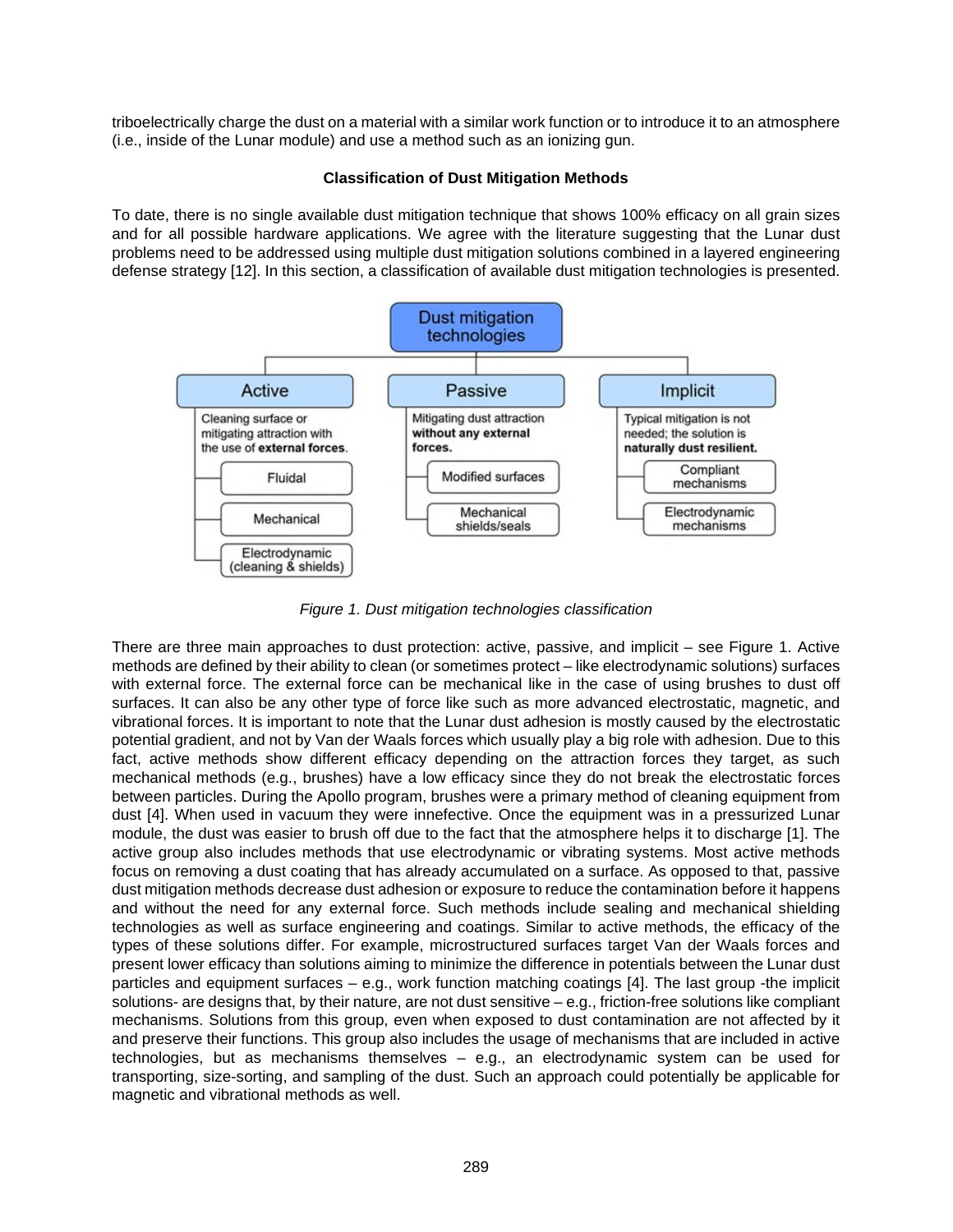## **Compliant Mechanisms**

.

In this section, we discuss compliant mechanisms as an alternative to traditional rigid-body mechanisms. Dusty environments are quite challenging for rigid-body mechanisms, specifically for the kinematic pairs connecting their components. Sliders leave exposed areas prone to dust contamination which leads to jamming. Hinges are less exposed than sliders but unfortunately can still get contaminated as hinges have gaps that can be penetrated by fine dust. It should be considered to avoid both of them (where possible), especially if other types of protection are hard to achieve. The alternative to mechanisms based on rigidbody kinematic pairs is the use of compliant mechanisms. There is a general rule related to mechanisms that some mechanisms designers refer to, and it says: "prefer pivots to sliders, flexures to either" [13]. This rule may be highly applicable on the Moon to make sure the hardware is dust resilient.

Rigid body mechanisms perform their functions by the relative motion of separate components connected by kinematic pairs. Compliant mechanisms provide motion by elastic deformation [14,15]. As such, they can be designed as monolithic pieces – see an example of compliant hinges compared to rigid body hinge in Figure 2. When designed this way, compliant mechanisms require little to no assembly. Since compliant mechanisms deflect elastically, the work supplied to a compliant mechanism is partially stored as elastic energy in the material of the mechanism. In this sense, they are spring-loaded mechanisms. Once the input force is removed the mechanism releases stored energy and returns to its original shape.



*Figure 2. Left: rigid-body hinge; middle: butterfly design of compliant hinge; right: cartwheel compliant hinge* 

The lack of inter-element gaps in compliant mechanisms eliminates backlash and makes them well-suited for high-precision applications. It also makes them naturally dust resilient by eliminating the gaps prone to dust intrusion, and by eliminating friction between relative moving components. As opposed to rigid-body mechanisms, compliant mechanisms do not require any additional dust protection and therefore using compliant mechanisms can be considered a design level dust mitigation approach which is classified as implicit method, Figure 1. This approach might not be useful for every type of hardware, e.g., applications that require multiple revolutions have to be designed in the traditional way. With compliant mechanisms, the range of motion is also highly dependent on their designs. For example, cartwheel compliant hinge and butterfly hinge, visible in Figure 2, are usually designed to deflect ±20 deg. [16,17]. Designs capable of more significant revolution with up to ±90 deg. are presented in Figure 3. Compliant revolute joints could be used instead of hinges in applications where multiple revolutions are not needed.



*Figure 3. Compliant revolut joints; left: Flex-16, right: cross-axis flexure, designed at BYU [18]*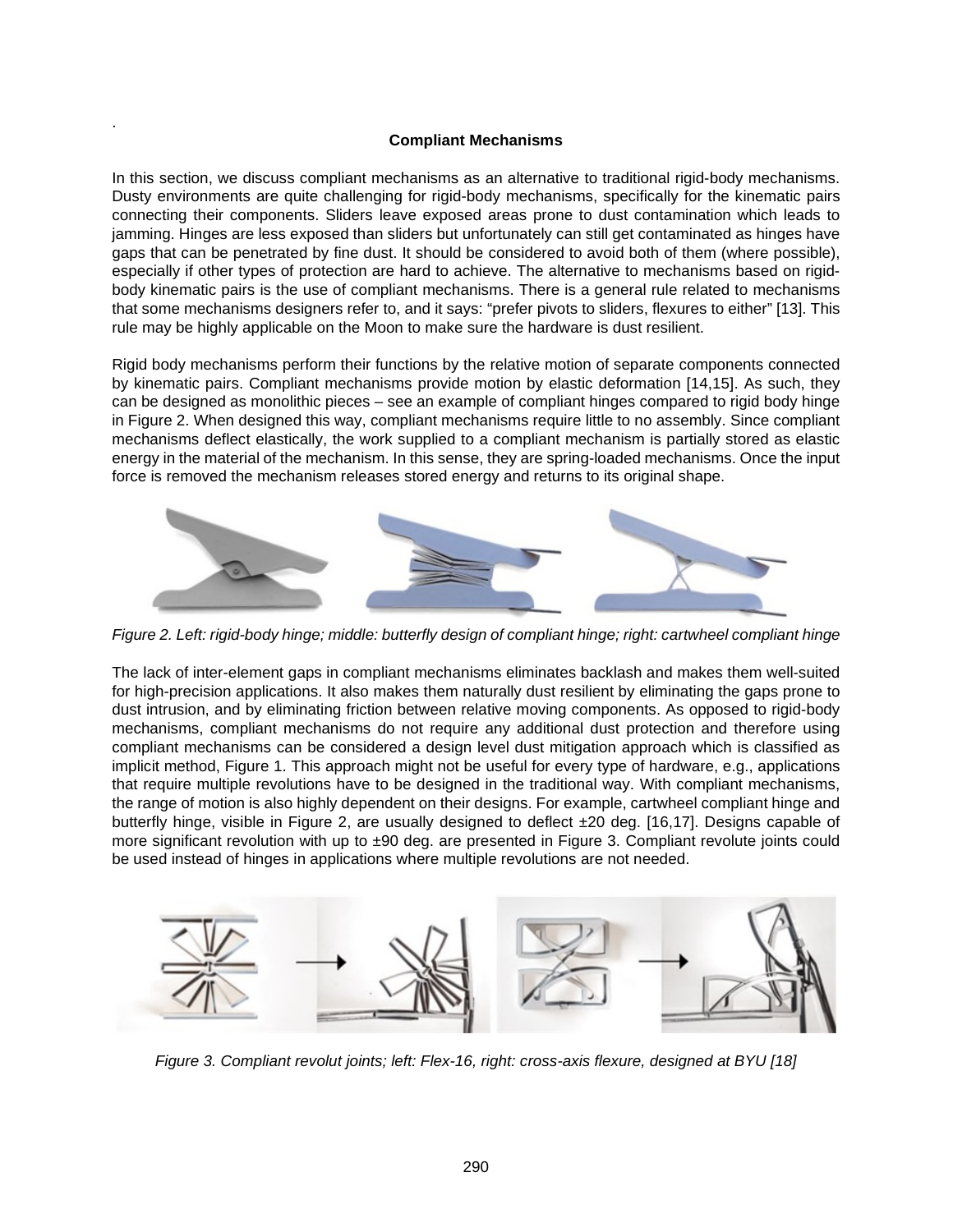Designing compliant mechanisms as whole systems can be more challenging than designing traditional mechanisms and requires careful material and geometry selection to fulfill the kinematic requirements. Nonetheless, there are some standardized analytical designing methods like Rigid-Body Replacement Method or Freedom And Constraint Topology (FACT) as well as numerical methods like topology optimization. An example of a compliant gripper designed by using topology optimization is presented in Figure 4.



*Figure 4. 3D printed compliant gripper from opened (on the left) to closed (on the right) position.* 

# **Electrostatic Mitigation Systems**

Electrostatic mitigation systems consist of high-voltage amplifiers with an electric circuit and electrodes which cover cleaning-target surfaces. The power supply unit applies several types of high-voltage waveforms on the electrodes, generating electrostatic fields nearby to remove charged dust particles. Since electrostatic systems do not require any mechanical drives nor intermediate fluid for handling regolith particles, they have several advantages for use in Lunar and Martian environments, such as simple and low-weight design, low power-consumption and heat-generation, and high dust tolerance. Here, we present some promising techniques that have been developed.

# Electrodynamic Dust Shield

Electrodynamic active dust mitigation technologies appear today as the most promising solutions in terms of dust removal efficiency. The most efficient electrodynamic technology existing up to now is the Electrodynamic Dust Shield system (EDS). This concept was mentioned in Tatom's report of NASA [19] but was not manufactured. The first prototype was developed in 1970 by Masuda's group (*University of Tokyo*) [20], initially as a solution for the confinement and transportation of charged aerosol clouds [21]. Since then, many applications have been developed to clean dust in space environments as well as on Earth, e.g*.,* cleaning spacesuits and optical lenses on the Moon, and cleaning solar panels in desert areas [22-29].

The EDS system is based on the electrodynamic field generated by parallel electrodes activating alternately in a sweeping motion. This technology consists of a set of parallel conductive electrodes integrated onto a substrate; each electrode is linked to one of multiple independent power channels. Those channels are driven by a microcontroller which sends a high-voltage (1 kV to 5 kV), alternating current, multiple-phase sequenced signal to each of those electrodes. The electrostatic field generated around each electrode serves as carrier for the dust particles – whether they are charged (positively or negatively) or not, in a sweeping motion, thanks to the alternating nature of the current and the sequenced signal. The general operation of an EDS system is described in Figure 5 [26].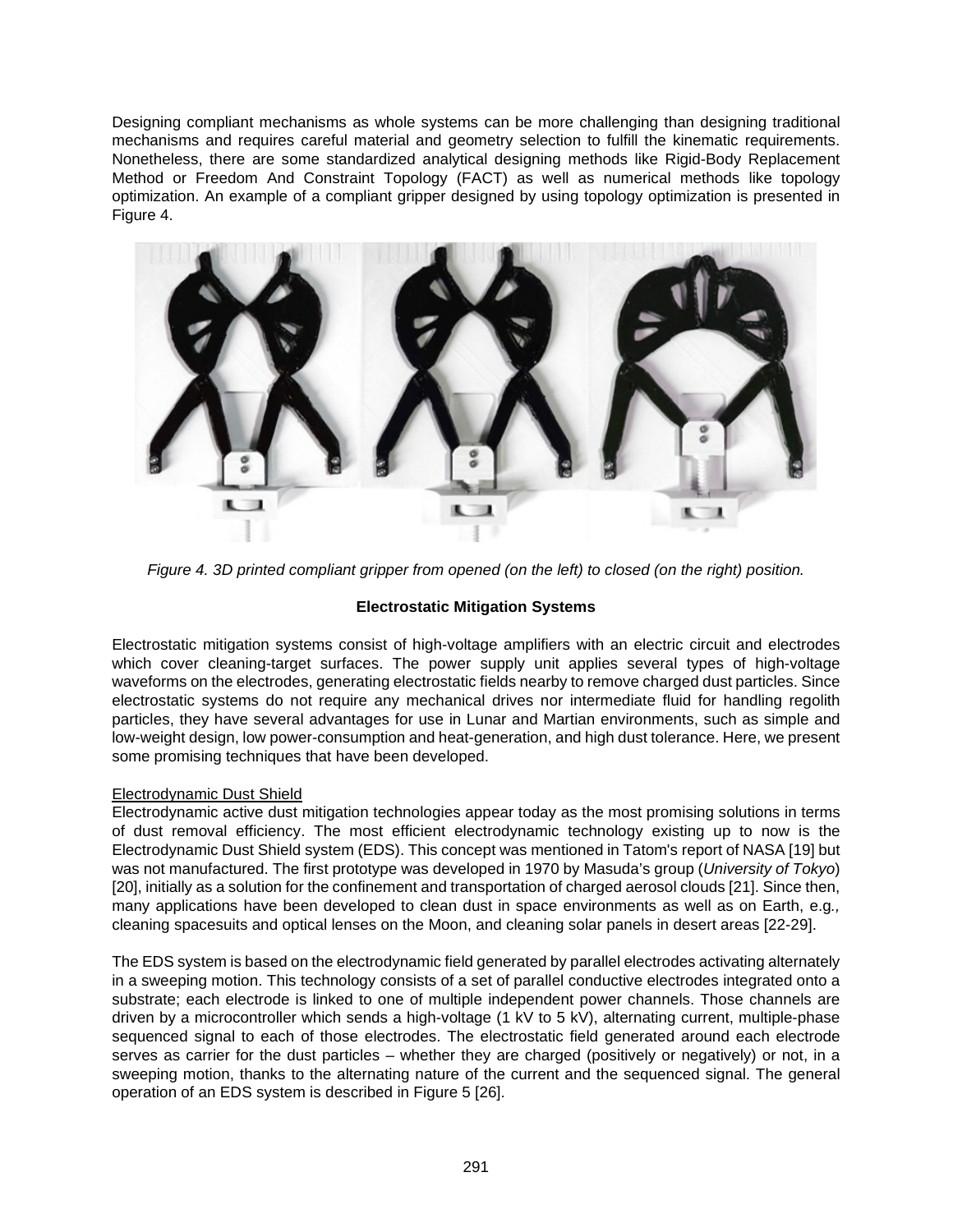Several methods can be employed to integrate the electrodes on the substrate. The most straightforward one is to make use of a commercial polyamide or PCB board, on which copper electrodes are printed. This allows for quick prototyping, as well as reliably precise manufacturing and integration onto already existing systems.



*Figure 5. Diagram of the general operation of an EDS system [26]*

This technology was originally proposed for dust mitigation operation on rigid surfaces, especially radiators or solar panels, on which the coverage of dust particles has a significant impact. For this particular application, the use of transparent Indium Tin Oxide (ITO) substrates have been suggested. Kawamoto's group [26] reported cleaning rates of Lunar dust simulant ranging from 80% to 90% in air conditions and almost 100% removal in high vacuum conditions. Calle's group [30] also reported cleaning rates ranging from 75%-90%. They further demonstrated the efficiency of the technology by implementing a 20x25 cm EDS substrate on the exterior wall of a Lunar Habitat Demonstration Unit [31].



*Figure 6. EDS system in 2 different modes of operation. Copper electrodes on PCB substrate, spacing between electrodes = 1 mm, travelling wave frequency = 20 Hz, operating voltage = 2000 V*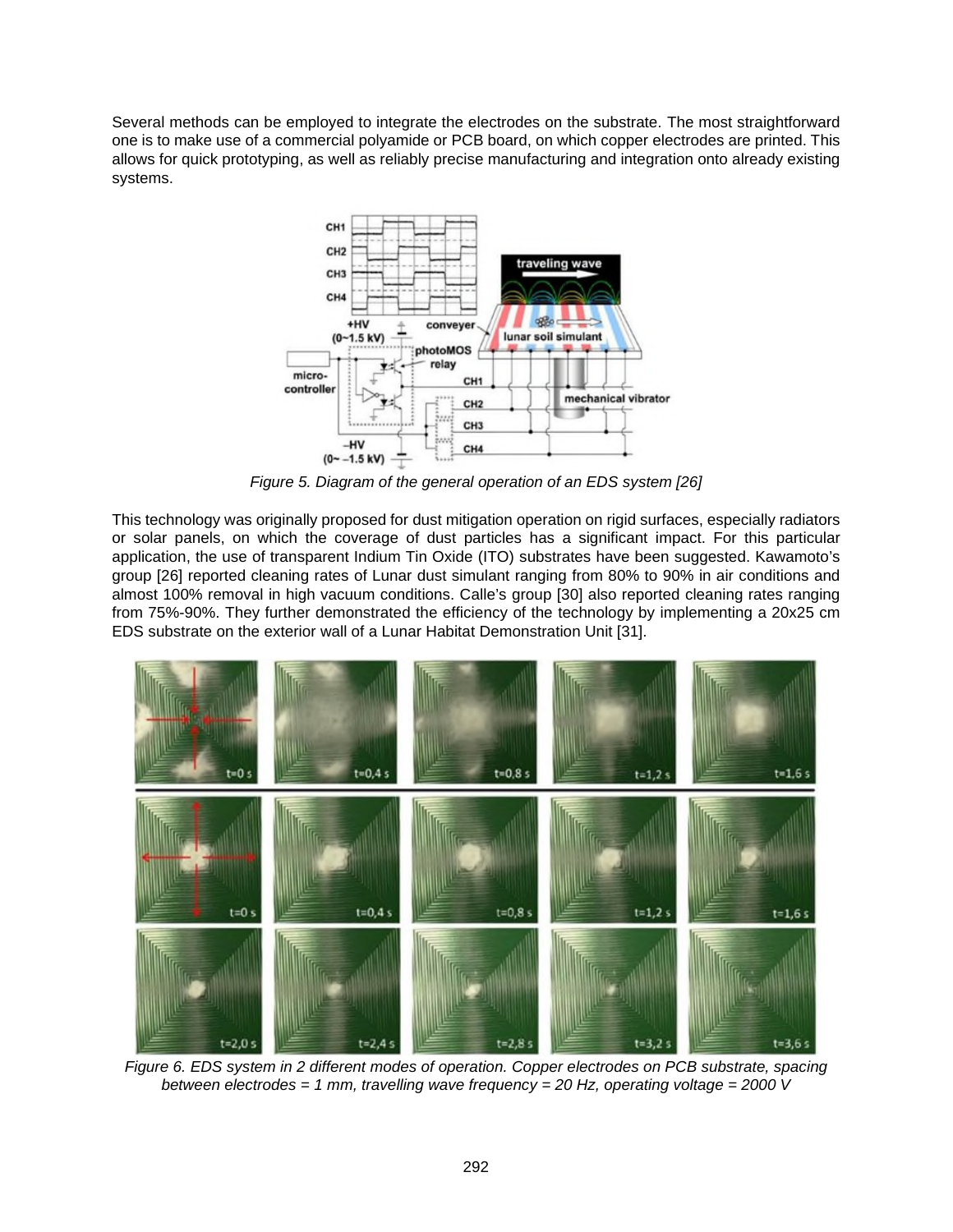Figure 6 displays the results of two different sets of qualitative experiments conducted with polyamide powder particles with a particle size distribution of 50 to 100μm. These pictures are successive frames of two different videos: in the first row, the electrostatic travelling wave is pointing inwards; in the second to third row, it is pointing outwards. It is possible to observe the effective displacement of the powder in both cases within a few seconds, even with an important initial dust load.

The EDS technology has recently benefited from development of advanced materials manufacturing, specifically in the domain of spinnable carbon nanotubes (CNTs), allowing the production of "endless" linear networks of CNTs. Originally, the EDS integrated to a spacesuit was developed by Kawamoto [32]. Copper electrodes were then considered because of copper's superior conductivity (16.78 nΩ٠m at 20°C, IACS data). The first use of CNTs as electrodes for an EDS system has been proposed by Manyapu [33], under the name SPIcDER (for Spacesuit Integrated CNT Dust Ejection/Removal system). This choice stems from the observation that CNT yarns, although less conductive than most metals, are able to conduct electricity to the point where it generates an electric field that is powerful enough to operate an EDS system; albeit slightly less conductive (1-2 orders of magnitude less than copper), they present a far higher flexibility and mechanical strength (resistance in fatigue), as well as a much lower density, allowing for a reduced weight when integrated to the spacesuit. This combination of factors makes them a better candidate when it comes to integrate the EDS technology to any sort of flexible, mobile piece of equipment requiring dust mitigation when operated on the Lunar surface, including Lunar exploration spacesuits.

CNT yarns as electrodes have proven to be almost as effective as copper electrodes, with similar dust removal rates under the same operating conditions (Figure 7a). However, the use of a flexible substrate brings forward a new set of challenges and limitations, amongst which dielectric breakdown occuring at high operating voltages between neighbouring electrodes (Figure 7b). This phenomenon is, as of today, the main limitating factor for a standardised use on relevant systems. While working well under high vacuum (<100 mPa), using this technology in Earth atmosphere (10<sup>5</sup> Pa) and low-to-medium vacuum is difficult. Research on ways of mitigating the electric arc generation is ongoing, and has already brought forward solutions such as polymer encasing of the electrodes and conductivity enhancement of the material through ionic doping and densification of the CNT structure [34]. The adaptation of the EDS technology to flexible substrates is an active research topic, and it is a safe bet that it will one day be implemented by space agencies in Lunar exploration spacesuits and Lunar dust-sensitive equipment.



*Figure 7. a) CNT EDS sample sweeping Ø60μm PMMA microparticles away with ~100% efficiency at 1200V; b) Dielectric breakdown arcing occurring between uninsulated CNT electrodes at 2000V* 

### Other Electrostatic Mitigation Systems

The electrostatic dust shield system was invented to prevent the Lunar regolith from intruding into a mechanical gap of extravehicular equipment [35] (Figure 8). The system utilizes a standing wave of high voltage applied to electrodes attached to the mechanical gap. The generated electrostatic field can attract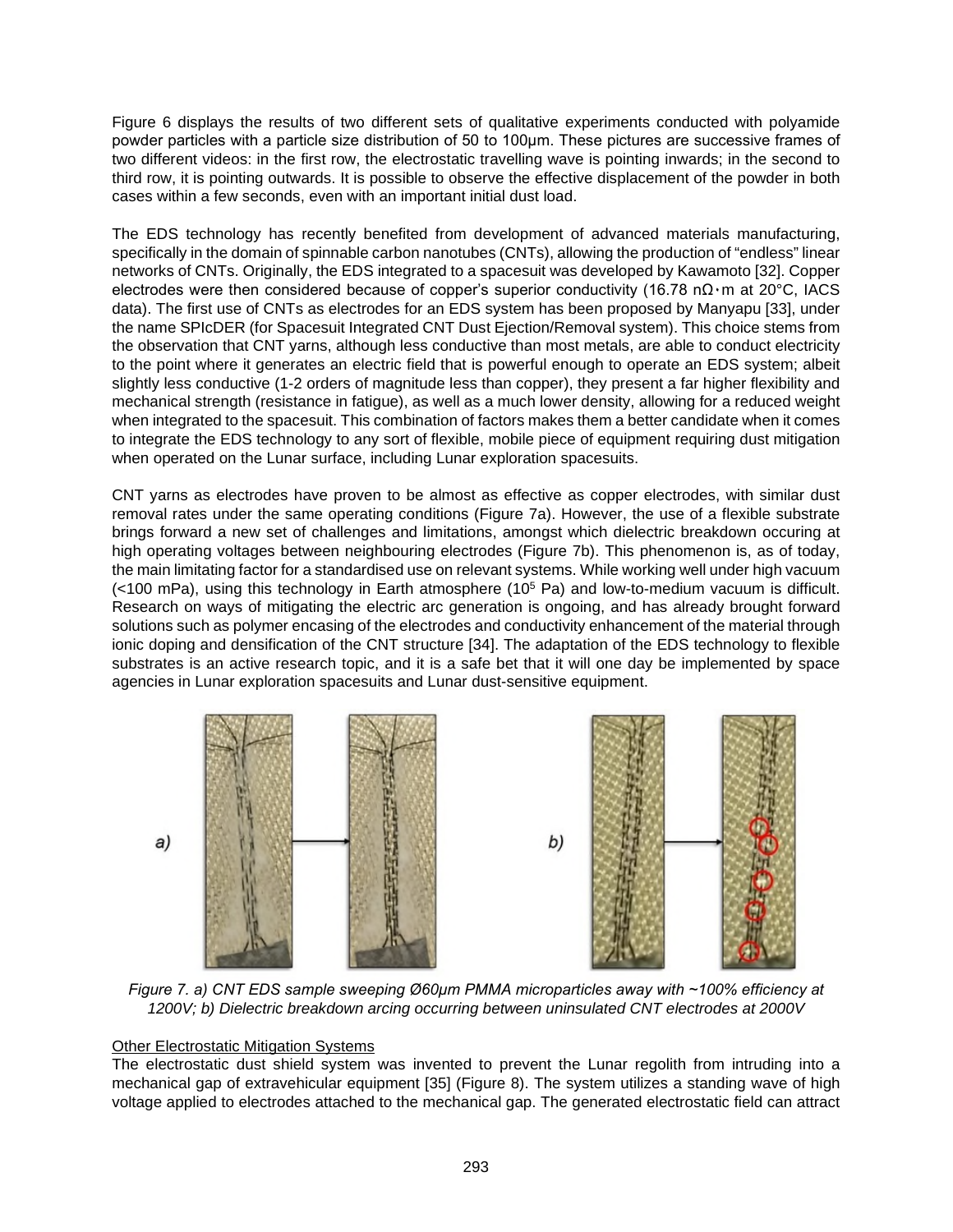particles close to the gap and then repel them outward. The performance of the electrostatic dust shield was evaluated in the lab experiments, and it was confirmed that the system can remove a majority of the particles, approximately 90% of them, compared with the case when they get inside of the gap with no countermeasure (Figure 9).



*Figure 8. Configuration of the electrostatic dust shield system. Wire and plate electrodes are placed just above a gap. A standing wave of high voltage is applied to electrodes on one side, while other electrodes are grounded, generating an electrostatic field to capture and repel dust particles*



*Figure 9. Observed and simulated motions of particles that are supplied to the electrostatic dust shield system from the top. The falling particles are captured and then repelled outwards by the electrostatic force [36]* 

In addition to the EDS system for spacesuit, a handheld cleaning tool using an electrostatic force was developed for assisting astronaut's cleaning tasks [35]. The tool consists of screen electrodes, a tube with printed parallel electrodes, and a collection bag, as shown in Figure 10. When a standing wave of high voltage is applied to the screen electrodes, the resultant electrostatic field captures the dust on spacesuits, and then the particles are transported to the collection bag by a traveling wave applied to the parallel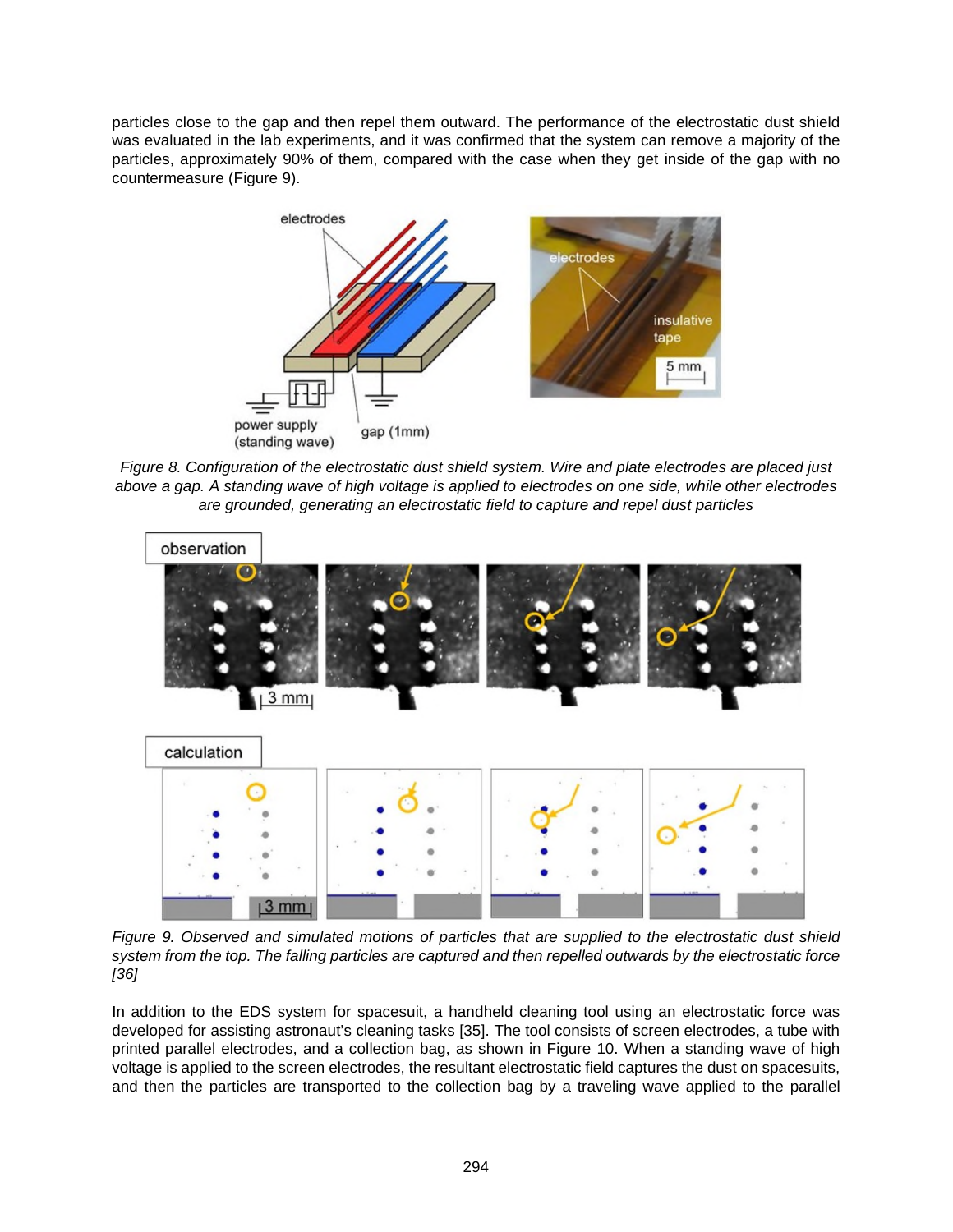electrodes. Astronauts can use this device inside or outside of Lunar bases easily and quickly for cleaning spacesuits and even other systems. Figure 11 shows the technology demonstrator.



two-phase high voltage power supply

four-phase high voltage power supply

*Figure 10. Configuration of the electrostatic handheld cleaning tool for spacesuits. A standing wave of high voltage is applied to screen electrodes, capturing the dust on spacesuits. The captured particles are transported by a traveling wave supplied to electrodes printed on a tube [35].* 



**Initial condition** 

In operation

*Figure 11. Demonstration of the electrostatic handheld cleaning tool for spacesuits. Astronauts can use this device for quick cleaning for themselves [36].* 

Moreover, such mechanisms using an electrostatic force for cleaning can also be applied for handling particles as an implicit method. The capturing process of the electrostatic handheld cleaning tool can be used for sampling of the regolith. As shown in Figure 12, the Lunar regolith simulant can be sampled by using an electrostatic force in low gravity environment [37,38]. Another example is the electrostatic sizesorting system [39] (Figure 13). When the regolith simulant particles are transported by using an electrostatic traveling wave, the particles can be sorted by employing a balance between the electrostatic and gravitational forces, which corresponds particle size. The demonstration showed that particles less than 20 μm in diameter can be sorted from the bulk of the regolith simulant efficiently.

While some examples of electrostatic mitigation systems and implicit handling techniques are introduced here, other non-mechanical mitigation systems are also available, such as magnetic, vibration, and the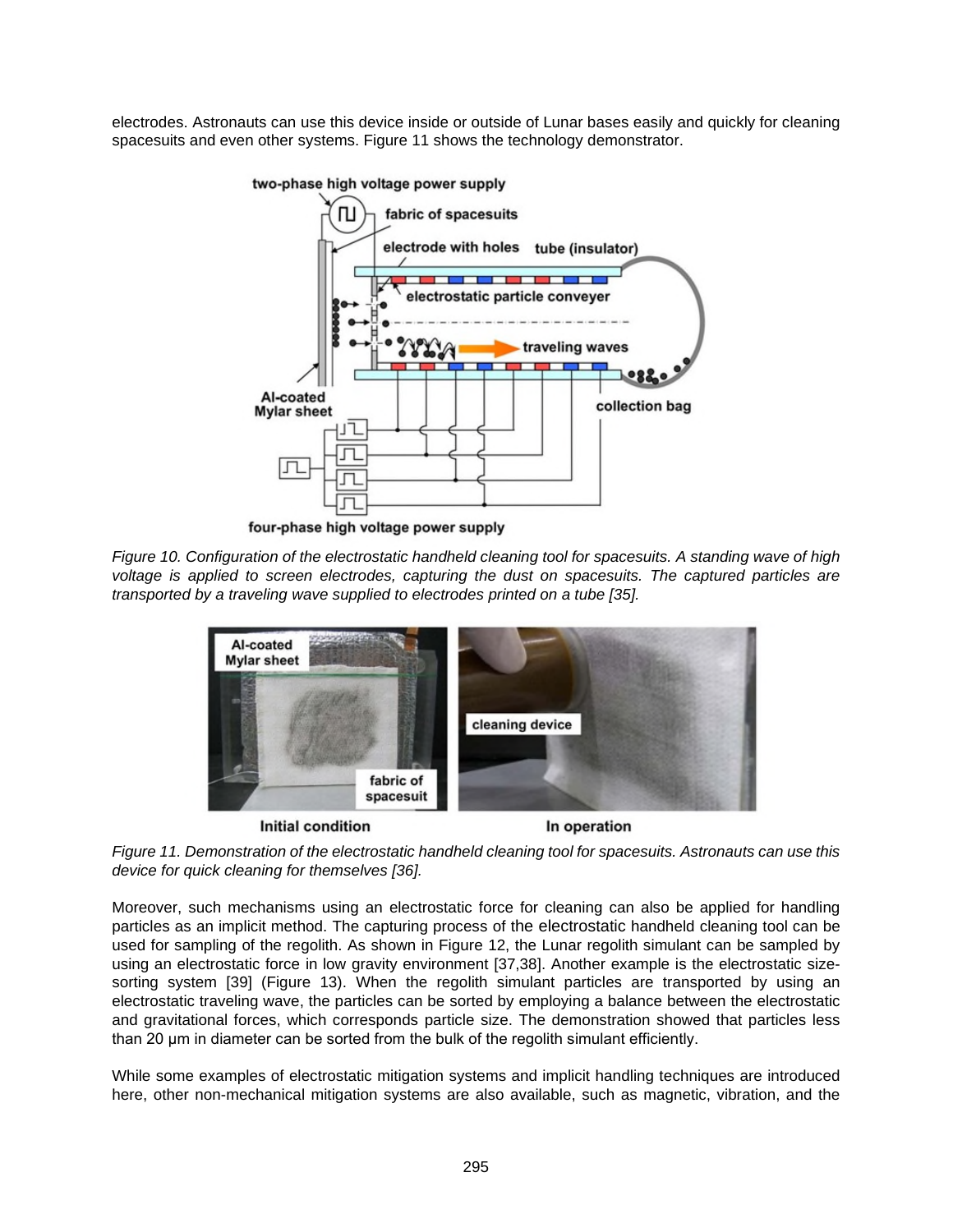mixing of methods [32,40,41]. Since they also do not rely on mechanical drives nor fluid, the same advantages as electrostatic systems can be achieved for the magnetic and vibration methods.



*Figure 12. Sampled Lunar regolith simulants using an electrostatic force. (a) (b) approximately 900 mg of the simulant can be collected in one low-gravity experiment. (c) size distributions of initial and captured particles, showing that the electrostatic force can manipulate even larger particles in low gravity [37].* 



power supply (four-phase traveling voltages)

*Figure 13. Experimental setup of the size-sorting system using an electrostatic traveling wave. The regolith particles can be transported, while smaller particles can be extracted by utilizing a force balance between electrostatic and gravitational forces [39].* 

### **Work Function Matching Coatings**

The magnitude and direction of charge transfer between two materials when they are in contact is dependent on the difference between their work functions. As mentioned, the work function is the energy needed to remove an electron from the surface of a material, and it is relatively constant for metals, but not as consistent for insulators which do not have mobile surface electrons. When materials come into contact, charge is transferred such that their work functions are altered and come into equilibrium. This means that if two materials with the same work function come into contact with each other, there will be no charge transfer. Sternovsky, et al., conducted studies to estimate the work function of Lunar regolith simulant. It provided insight into which materials have a similar work function to that of Lunar regolith [42]. Of course, the closest match to the work function of Lunar regolith is the Lunar regolith itself. Therefore, the dust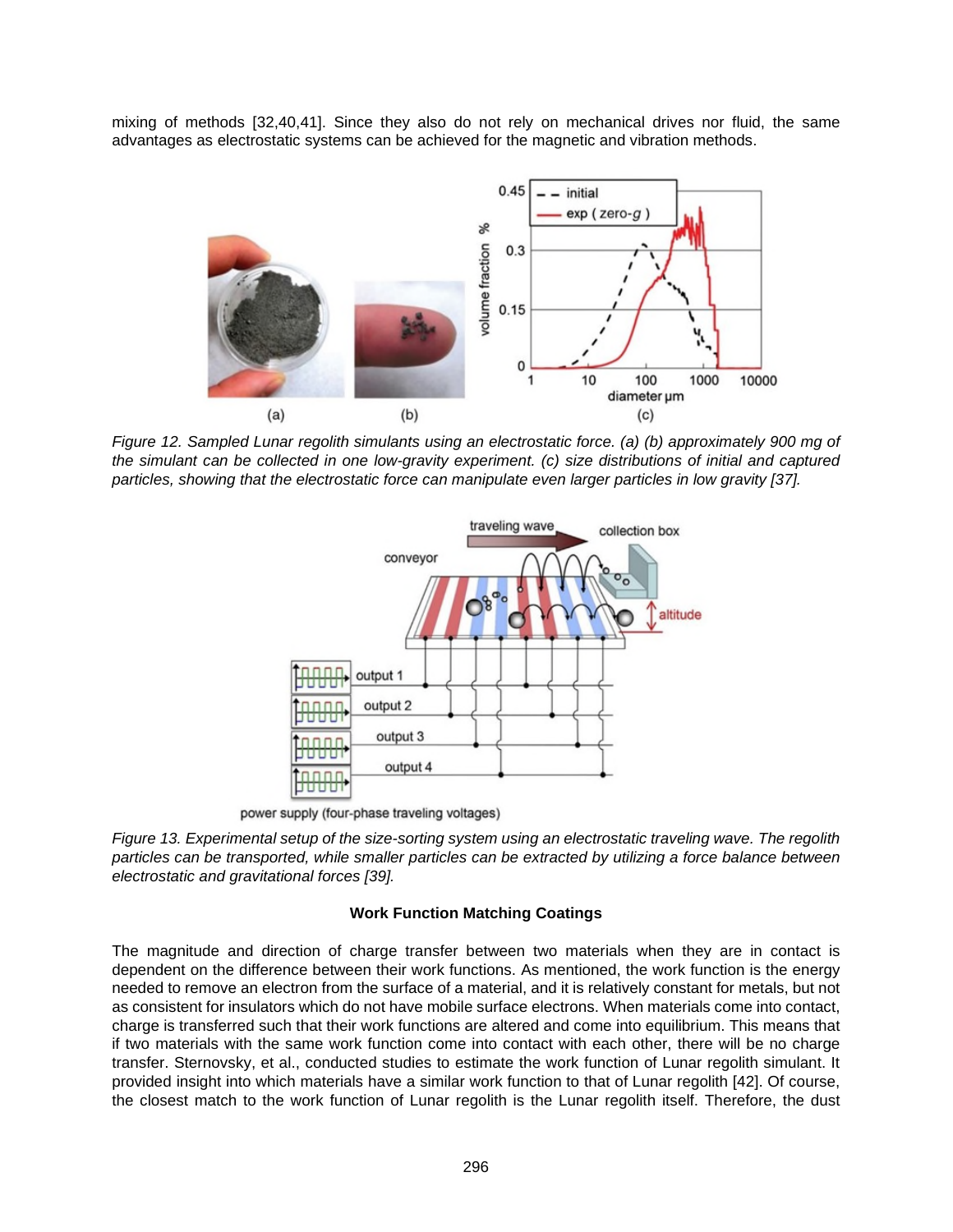resistance effectiveness of a surface coating made from Lunar regolith simulant has been assessed and, as demonstrated in literature [43], such coating reduces the adhesion of Lunar simulants to thermal control surfaces. In the mentioned tests the coating was applied via ion beam sputter deposition using an argon ion beam source. This resulted in a 100nm thick coating.

Another method of coating materials with a Lunar regolith relies on using the Marangoni effect. This phenomenon is well understood but was first reported with Lunar regolith simulant by Dominguez and Whitlow [44]. They observed the upward migration of molten Lunar regolith in a crucible. The movement was driven by temperature gradients in the melt's bulk and along the crucible wall which created a surface tension strong enough to overcome the forces of gravity. The authors of this paper also observed the same phenomena while conducting experiments. A thin 0.5-mm Lunar regolith simulant coating was repeatedly produced by heating the simulant to its melting point under vacuum conditions. The coating's characteristics could be controlled by altering the amount of regolith used, the heating profile, and by doping the simulant. Three samples with varying coating heights can be seen in Figure 14.



*Figure 19. Marangoni effect coating with JSC-2A simulant.* 

This coating method is yet to be further tested for its dust mitigation effectiveness but based on the work of Gaier, et al. [43], it could lead to promising results. In addition, this process could lend itself to producing coatings for surfaces in-situ as the Lunar regolith is in abundance and the vacuum environment only needs heating to produce the ideal conditions. Furthermore, the process of coating could provide itself useful as a wear resistant coating against the abrasive Lunar dust. Again, this is yet to be tested but if the coating showed positive results, it would provide a double protection against both the Lunar dust adhesion and abrasion.

The method mentioned above aims at reducing the potential difference of hardware surfaces. But for extended contact with regolith another important factor is also the discharge mechanism. In a case where the charge on Lunar regolith is to be discharged, this is unlikely to work consistently if it is contacted against an insulating material or ungrounded conductor. This is because charge is conserved in triboelectric charge transfer. Negatively charged regolith in contact with neutral charging material of similar work function may lose some charge and the charging material will gain electrons. In this process the work function of the charging material will decrease, while the work function of the regolith will increase. In this case, the discharged regolith will begin to gain electrons back from the charging material, or any other regolith that encounters the charger will not discharge due to the saturation of electrons on the charging material.

To sustain discharging of Lunar regolith over long time periods, charge building up on the charging material gained from the regolith must be removed in order to make way for further charge. In an atmosphere it is possible to neutralize any material's charge using an ionizer. Using an ionizer is not possible in the Lunar vacuum however, since the working principle of an ionizer is to strip electrons from air molecules, yielding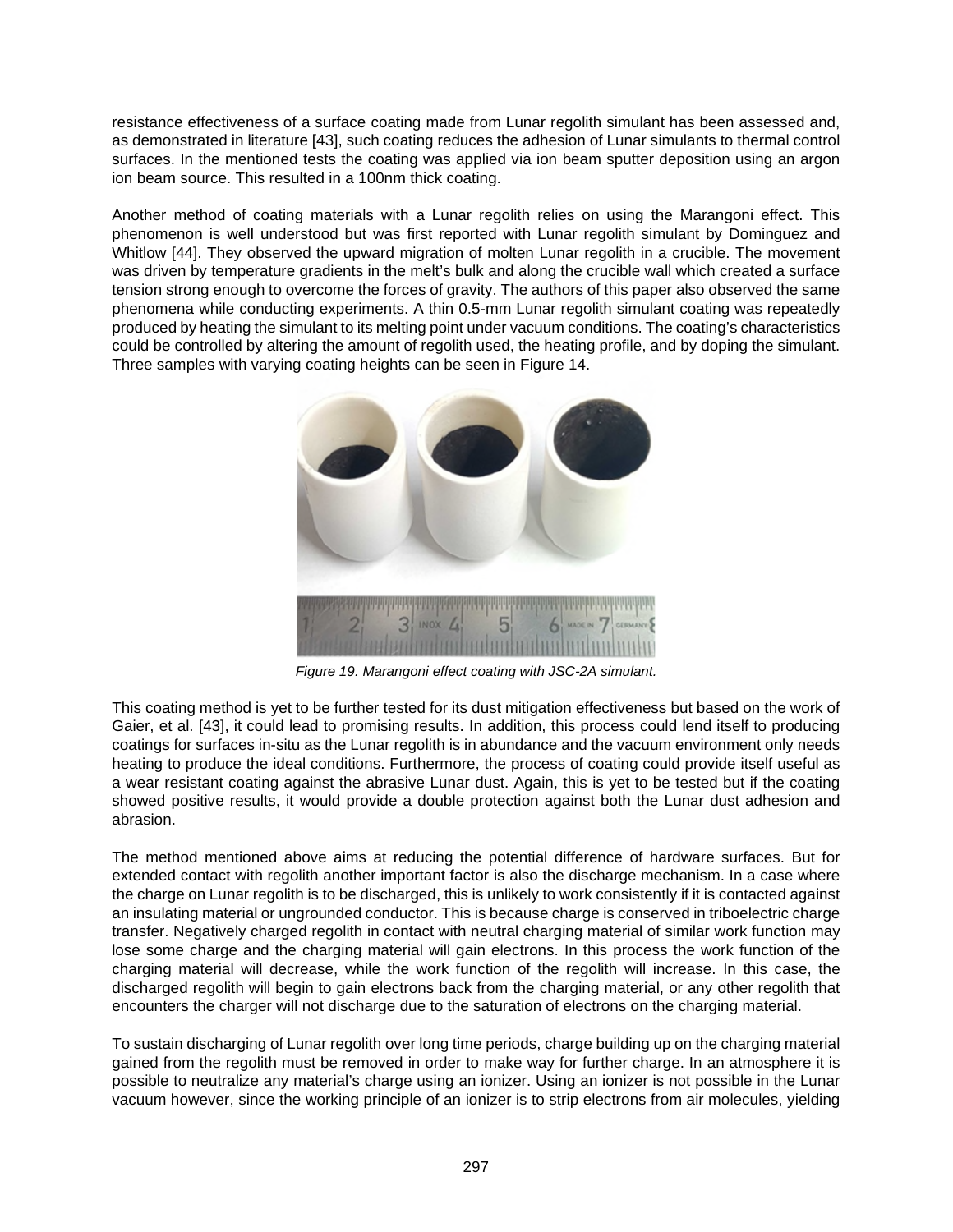mobile charges that are attracted to and neutralize charged surfaces. The best way to ensure constant work function of a charging material is to use a conducting material and to ground it, keeping its electrostatic potential at zero. If a conducting material with similar work function to neutrally charged regolith is grounded, then any amount of charged regolith can be continuously contacted against the conductor and the regolith's charge will approach zero.

In addition to grounding a conducting material with a similar work function to Lunar regolith, it is possible to alter the work function of any conducting material in order to match it with that of the bulk regolith. This is done by applying a constant voltage to the conductor, raising, or lowering its Fermi level, and hence its work function. This can be tuned so that the charge on any contacting material (Lunar dust in this case) will gain net neutral charge when continuously charged against the biased conductor.

[This work function altering process is displayed through the schematic in Figure 20. In Figure 20 a\) an](#page-11-0)  insulator and a grounded metal are shown, along with their work functions  $\phi_I$  and  $\phi_M$  respectively. These materials are contacted multiple times, leading to the transfer of electrons from the metal with a lower work function to the insulator, until their surface potentials come into equilibrium as shown in Figure 20 b). Figure 20 c) shows the case where a voltage  $V_{Apl}$  is applied to the metal, increasing its work function to  $\phi_{Alt}.$  This in turn reduces the work function difference between the metal and the insulator, and hence reducing any charge transfer. If the polarity of  $V_{Apl}$  was switched, then the metal's work function would be decreased, and the insulator would gain extra charge compared to the grounded case.



<span id="page-11-0"></span>*Figure 20: Schematic of the triboelectric charge transfer between an insulator and a metal based on their work functions when the metal is grounded (b) and when the metal has a voltage applied to it (c). The application of a voltage in order to alter the work function of a metal can be used in order to reduce the saturation charge of a contacting insulator.* 

This method of applying a voltage to a conductor charging an insulator has already been tested for triboelectric nanogenerator applications [45]. A parylene film was rubbed with a platinum coated tip, with applied voltages ranging from  $-10 V$  to + 10 V. They found that with an applied voltage of ~3 V the saturation charge of the parylene film was zero. For voltages  $<$  3  $V$  the film gained a negative charge, while at  $> 3$   $V$  the film gained positive charge. This proof of concept for neutralizing the charge on insulators contacting a conductor by applying a voltage is very promising, and points towards a potential method for the neutralization of charge on Lunar regolith.

### **Conclusions**

Lunar dust has proven to be a challenging characteristic for surface missions. Since the Apollo missions, new technologies have been developped and some are ready to be further tested or even applied to flight hardware. We also demonstrated that the nature of the regolith adhesion is mainly electrostatic and therefore some traditional cleaning methods are not particularly useful. Nevertheless, in this paper, we presented different approaches to dust mitigation as well as examples of promising solutions. As shown, the available technolgies differ significantly and one should take them into careful consideration when designing Lunar hardware. Since there is no standard approach yet to the Lunar dust mitigation, the engineering community should be open to the implementation of novel solutions in future missions.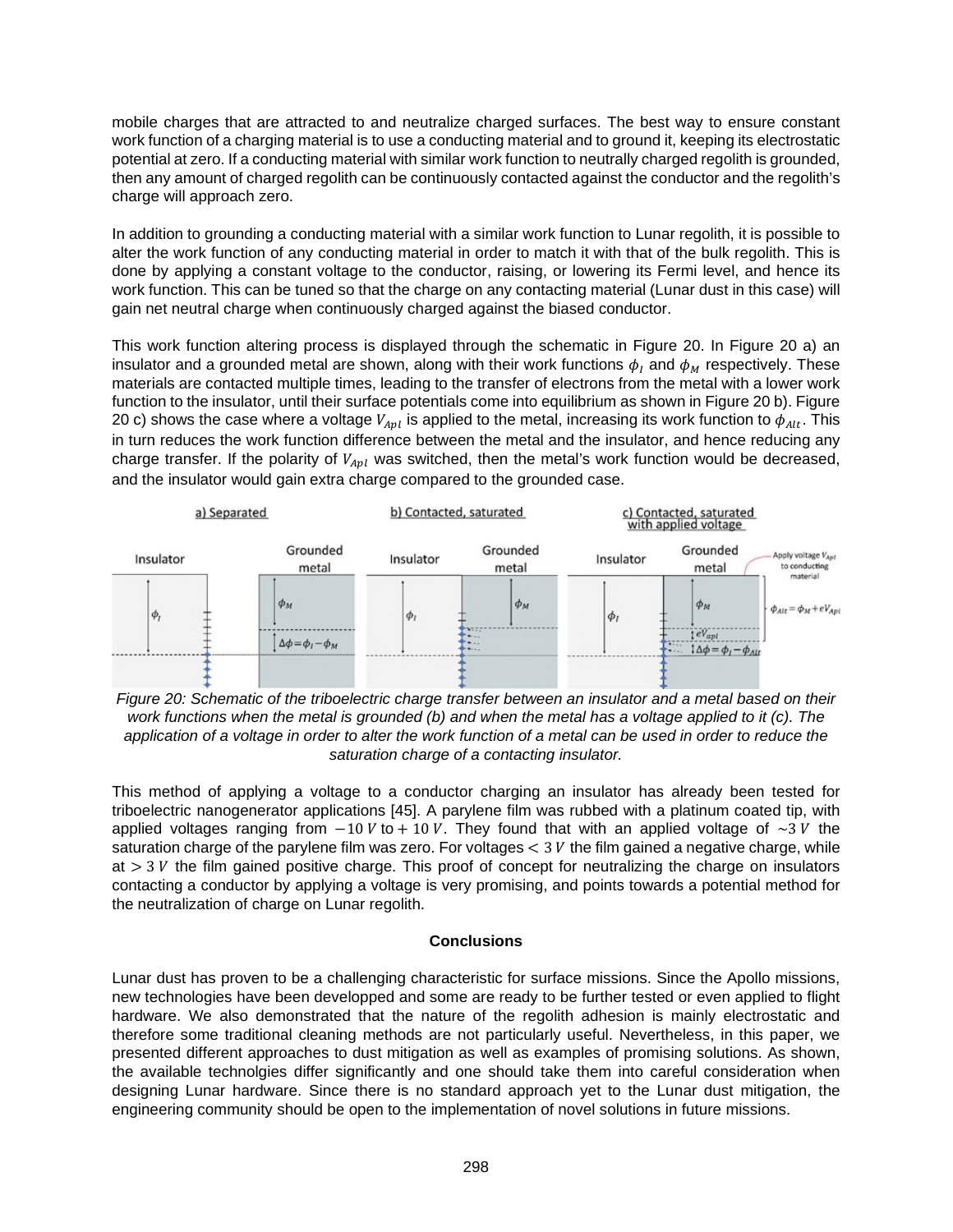#### **References**

- 1. J. R. Gaier, The Effects of Lunar Dust on EVA Systems During the Apollo Missions, Nasa/TM-2005- 213610, 2005
- 2. J. S. Levine, D. Winterhalter, and R. L. Kerschmann, The Impact of Lunar Dust on Human Exploration, Cambridge Scholar Publishing, Texas, 2020.
- 3. M. Braddock, Hazards of Lunar Regolith for Respiratory, Central Nervous System, Cardiovascular and Ocular Function, in M. B. Rappaport and K. Szocik, The Human Factor in the Settlement of the Moon (pp. 141-157), Springer, 2021
- 4. S. Pirrotta, D. Lefebvre, M. W. Co-chair, H. Wong, J. Buffington, and J. J. Gaier, Dust mitigation gap assesment report, 2016
- 5. D. S. McKay, G. Heiken, A. Basu, G. Blanford, S. Simon, R. Reedy, B. M. French, and J. Papike, The Lunar Regolith, in G. Heiken, D. Vaniman, and B. M. French, Lunar sourcebook: A user's guide to the moon (pp. 285-356), Cambridge University Press, England, 1991
- 6. W. D. Carrier III, G. R. Olhoeft, and W. Mendell, Physical Properties of the Lunar Surface, in G. Heiken, D. Vaniman, and B. M. French, Lunar sourcebook: A user's guide to the moon (pp. 285-356), Cambridge University Press, England, 1991
- 7. D. Rickman, and K. W. Street, Expected Mechanical Characteristics of Lunar Dust: A Geological View, Proceedings of the Space Technology and Applications International Forum, Albuquerque, 2008
- 8. J. Cross, Electrostatics: Problems, Principles, and Applications, IOP Publishing, Oxford, 1987
- 9. W.R. Harper, Contact and Frictional Electrification, Laplacian Press, Morgan Hill, CA, 1998.
- 10. R. D. Cruise, K. Hadler, S. O. Starr, and J. J. Cilliers, The effect of particle size and relative humidity on triboelectric charge saturation, J. Phys. D. Appl. Phys., 2022
- 11. S. Matsusaka, H. Maruyama, T. Matsuyama, and M. Ghadiri, Triboelectric charging of powders: A review Chem. Eng. Sci., 2010
- 12. S. Wagner, Asteroid, Lunar and Planetary Regolith Management: A Layered Engineering Defense, 2014
- 13. A. Chakrabarti, Engineering Design Synthesis: Understanding, Approaches and Tools, London: Springer, 2002
- 14. L. L. Howell, Compliant Mechanisms, Wiley, 2001
- 15. X. Zhang, and B. Zhu, Topology optimization of compliant mechanisms, Springer, 2018
- 16. B. Shusheng, Z. Hongzhe, and Y. Jingjun, Modeling of a cartwheel flexural pivot, J. Mech. Des. Trans. ASME, 2009
- 17. D. F. Machekposhti, N. Tolou, and J. L. Herder, A review on compliant joints and rigid-body constant velocity universal joints toward the design of compliant homokinetic couplings, J. Mech. Des. Trans. ASME, 2015
- 18. BYU CMR, Compliant Mechanisms Research Group models available on thingiverse website: https://www.thingiverse.com/byu\_cmr/designs, acces 20/02/2022
- 19. F. B. Tatom, J. G. Adams, B. L. Cline, N. A. Contaxes, R. D. Johnson, H. Seaman, V. Srepel, Lunar Dust Degradation Effects and Removal/prevention Concepts, NASA, 1967
- 20. S. Masuda, Electric Curtain for Confinement and Transport of Charged Particle Clouds, Adv. Static Electr., 1970
- 21. S. Masuda, K. Fujibayashi, K. Ishida, and H. Inaba, Confinement and transportation of charged aerosol clouds via electric curtain, Electr. Eng. Japan, 1972
- 22. H. Kawamoto, Electrostatic Transport and Manipulation of Lunar Soil and Dust, AIP Conference Proceedings, Albuquerque, 2008
- 23. C. I. Calle, J. L. Mcfall, C. R. Buhler, S. J. Snyder, and E. E. Arens, Dust Particle Removal by Electrostatic and Dielectrophoretic Forces with Applications to NASA Exploration Missions, ESA Annual Meeting on Electrostatics, p. 1, 2008.
- 24. C. I. Calle, E. E. Arens, J. M. McFall, C. R. Buhler, S. J. Snyder, J. K. Geiger, R. A. Hafley, K.M. Taminger, and C. D. Mercer, Reduced gravity flight demonstration of the dust shield technology for optical systems, IEEE Aerospace conference, 2009
- 25. C. I. Calle, The electrostatic environments of Mars and the Moon, Journal of Physics: Conference Series, vol. 301, 2011